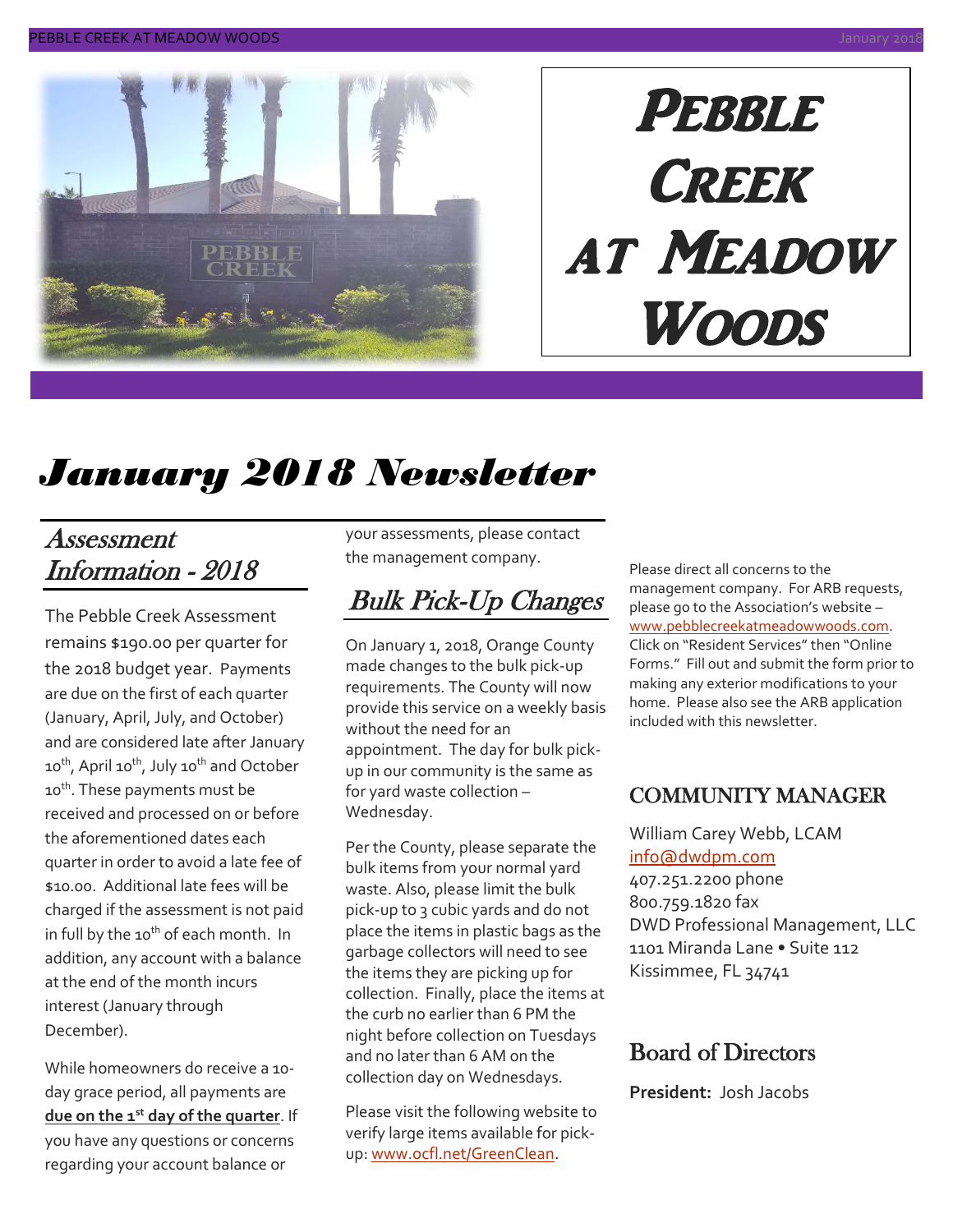### Parking Regulations

If your vehicle is parked on the street at night in the community, your car may be towed. Per the rules and regulations of our community, all vehicles must be parked in your garage or driveway at night. If a vehicle is parked on the street between the hours of 12 AM – 6 AM, it may be towed **without warning at the owner's expense**.

If your vehicle or a vehicle of a guest is towed due to a violation of the parking rules and regulations, you should **contact the towing company to resolve the situation**. *Do not call DWD Professional Management regarding a towing issue*. The Board has not authorized the management company to make ANY exceptions to the parking rules and regulations. If you do not follow these parking rules, you will be towed **at your own expense** and **will not be reimbursed for any reason**.

The towing company's contact information is as follows: **Universal Towing and Recovery, 407-816-0102, 8808 Florida Rock Road, Lot 102, Orlando, FL 32824**. We greatly appreciate your cooperation in this matter.

## Architectural Changes (Exterior Modifications)

The Board of Directors is aware that several owners will need to repair and/or replace their roofs or make other architectural changes due to damages sustained during Hurricane Irma. However, all changes must still first be approved by the Pebble Creek at Meadow Woods Architectural Review Committee (ARC). The ARC application form is included with this newsletter and may also be found on the Pebble Creek website, [www.pebblecreekatmeadowwoods.com.](http://www.pebblecreekatmeadowwoods.com/) Please fill out and return the form to the management office at your earliest convenience. Please include the survey of your property and/or samples of the proposed change as requested on the application (i.e., a fence installation requires a property survey and repainting the exterior requires paint samples). The Architectural Review Committee will expedite these applications if the exterior changes required are due to hurricane damage. If you have any questions or concerns regarding this process, please call or email the management office at 407-251-2200 or [info@dwpdm.com.](mailto:info@dwpdm.com)

## Monthly Property Inspections

The community management company is tasked by the Board of Directors each month to complete an inspection of all properties within the community. Below is a list of some of the violations that they will be on the look-out for during these inspections:

- 1) Lawns that need maintenance or full replacement (weeds, dead spots, irrigation issues, etc.)
- 2) Houses that may need pressure washing or painting. Please be aware if the paint looks faded over 50% of the visible structure, if the concrete blocks are showing through the paint over 10% of the visible structure, or if there are settling cracks throughout the home that require caulking, then we will ask for the homeowner to repaint the house
- 3) Roofs that need pressure washing.
- 4) Fences in need of cleaning and/or repair
- 5) Driveways that may need repairs or pressure washing
- 6) Weeds and grass in flower beds and missing mulch or stones in flower bed area
- 7) Roofs with mold or broken/missing shingles
- 8) Parking in the grass
- 9) Commercial vehicles, recreational vehicles, or trailers in driveways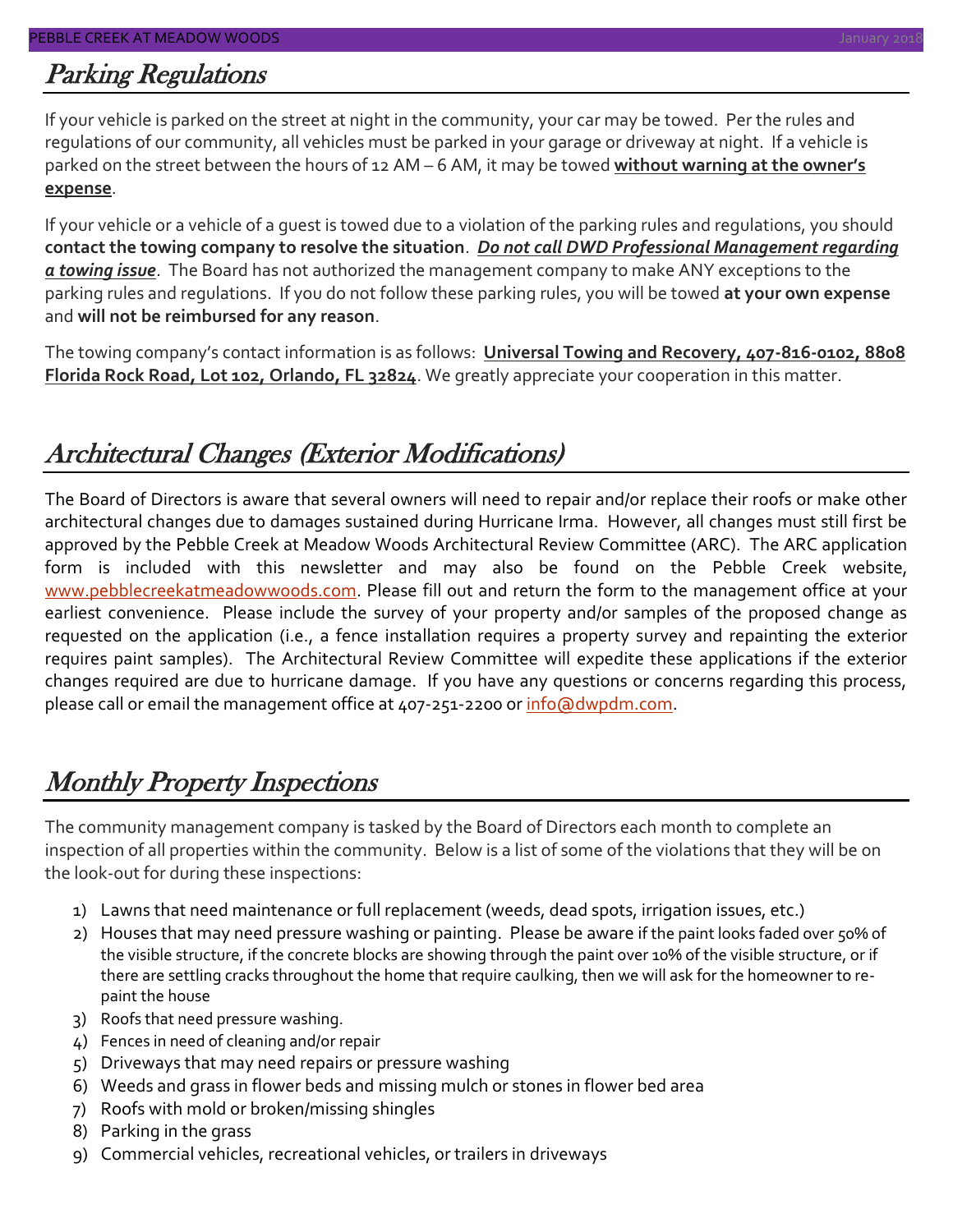#### **(***Monthly Property Inspections* **continued)**

The community management company's staff members will inspect each property from the road in a vehicle, and they will take pictures of any violations. They will not go onto your property to complete their inspection. Please be kind to the inspectors when they are completing their monthly inspections. The staff members will always identify themselves when approached if you have questions. However, please do not approach them in a hostile or negative manner. They are there to complete a job as directed by the Board of Directors and to help the community.

If the inspectors find any problems with the exterior of your home, the management company will send you a letter notifying you of the violation. If you receive a violation letter, please feel free to contact the management company via email or by phone if you have any questions or if you need more time to correct the area of concern. The management company will work with you to make the needed improvements. Communication is very important so we can work together to maintain and improve our property values. Thank you for your cooperation regarding these matters.

#### Secure Valuable Items

Please ensure your cars are locked at night, and that all valuables that do not need to be in your car are removed on a nightly basis.

If you notice anyone suspicious within the community, please call the Orange County Sheriff's Department at 407-836-4357. Thank you for your assistance with this matter.

#### Holiday Lights

It has been observed that a few homeowners still have not removed their holiday lights. Please be aware that holiday lights must be removed at the end of the Christmas season.

Please remove your holiday lights if you have not done so already. Thank you.

#### Alligator Warning

Please be advised that there may be alligators in the community ponds. We will notify the Florida Fish and Wildlife Conservation Commission regarding this issue when the alligators reach more than 4 feet in length per their requirements. Therefore, you may see trappers in the area removing the alligators. Please always be aware of your surroundings and do not leave children or pets unattended near the water's edge. Also, please be aware that it is against the law to feed alligators. Feeding alligators reduces their fear of humans, and this may have serious consequences for the people they encounter who do not bring them food. If you see alligators in the area, you may also report them to the Florida Fish and Wildlife Conservation Commission at the following number: 866- 392-4286. Please contact the management office after you call Florida Fish and Wildlife, as the community management company will need to authorize the trappers to enter the Association's property.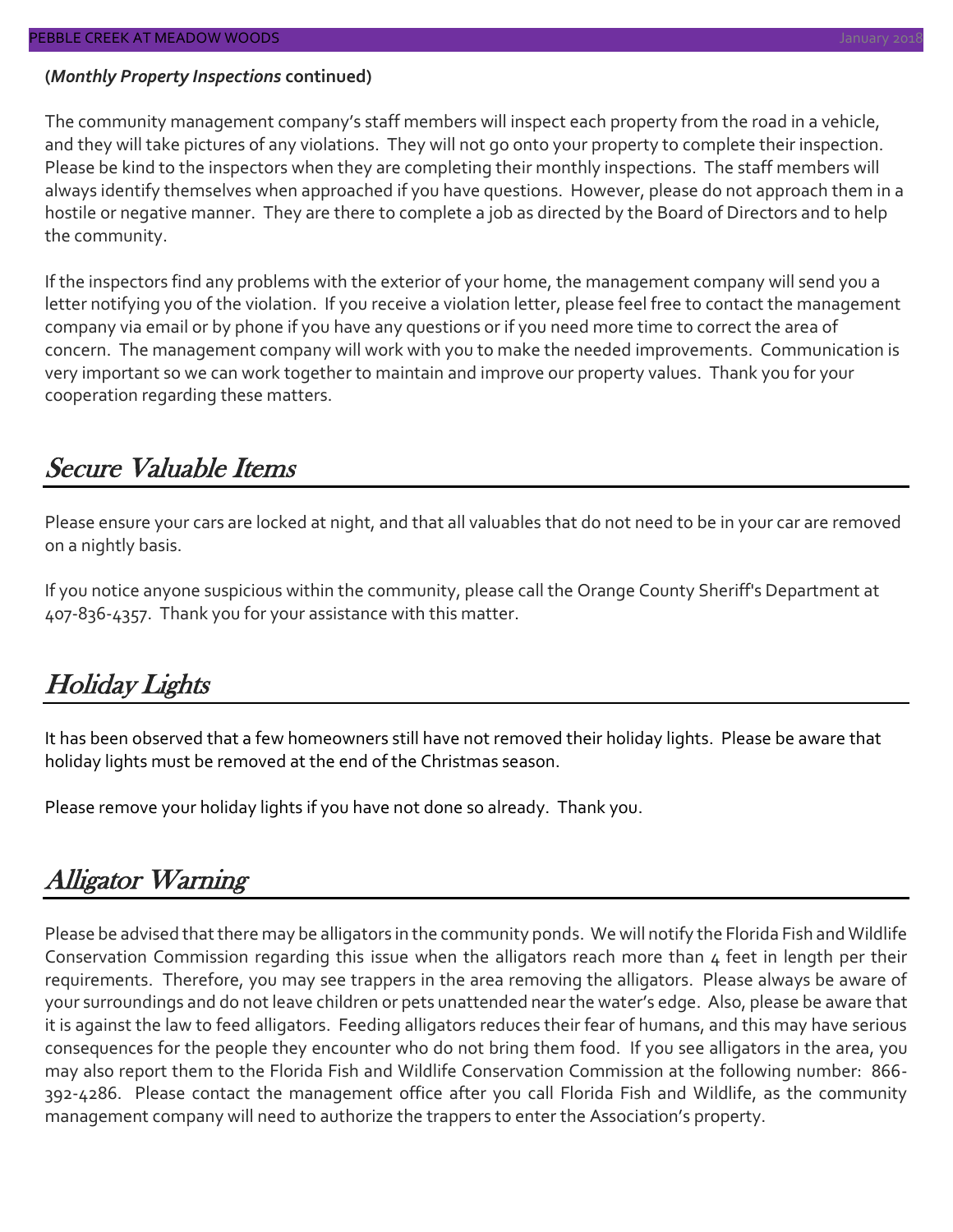#### **PEBBLE CREEK AT MEADOW WOODS HOMEOWNERS' ASSOCIATION, INC.** MAIL OR EMAIL FORM TO: 1101 Miranda Lane, Suite 112, Kissimmee, FL 34741

PHONE: 407-251-2200 FAX: 800-759-1820 EMAIL: [info@dwdpm.com](mailto:info@dwdpm.com)

#### **ARCHITECTURAL REVIEW BOARD (ARB) APPLICATION**

|           | must conform to this approval and the Association's quidelines. | I hereby request consent to make the following changes, alteration, renovations and /or additions to my property.                                                                                                             |                                              | In Accordance with the Declaration of Covenants, Conditions and Restrictions and the Association's Rule and Regulations, Installation |  |  |  |  |
|-----------|-----------------------------------------------------------------|-------------------------------------------------------------------------------------------------------------------------------------------------------------------------------------------------------------------------------|----------------------------------------------|---------------------------------------------------------------------------------------------------------------------------------------|--|--|--|--|
|           |                                                                 | () Fence () Swimming Pool () Lawn Ornament () Screen Enclosure () Landscaping                                                                                                                                                 |                                              |                                                                                                                                       |  |  |  |  |
|           |                                                                 | () Patio () Exterior Color () Lawn Replacement () Other ________________________                                                                                                                                              |                                              |                                                                                                                                       |  |  |  |  |
|           |                                                                 | Description: Network and the second state of the second state of the second state of the second state of the second state of the second state of the second state of the second state of the second state of the second state |                                              |                                                                                                                                       |  |  |  |  |
| addition. | Attach two (2) drawings of your plan(s).                        |                                                                                                                                                                                                                               | Attach two (2) color samples, if applicable. | Attach two (2) copies of the property survey that shows the locations of the proposed change, alteration, renovation or               |  |  |  |  |
|           |                                                                 |                                                                                                                                                                                                                               |                                              |                                                                                                                                       |  |  |  |  |

**NOTE: Applications submitted by fax or without two (2) copies of the survey, drawing, or color sample will be considered incomplete. If an application is incomplete, it will not be processed and will be returned to you.** I hereby understand and agree to the following conditions.

- 1. No work will begin until written approval is received from the Association. You have 60 days from the approval date to complete the work. If not, then you must reapply for ARB approval.
- 2. All work will be done expeditiously once commenced and will be done in a professional manner by a licensed contractor or myself.
- 3. All work will be performed timely and in a manner that will minimize interference and inconvenience to other residents.
- 4. I assume all liability and will be responsible for any and all damages to other lots and/or common area, which may result from performance of this work.
- 5. I will be responsible for the conduct of all persons, agents, contractors, subcontractors and employees who are connected with this work.
- 6. I am responsible for complying with all applicable federal, state and local laws, codes, regulations and requirements in connection with this work. I will obtain any necessary governmental permits and approval for the work.
- 7. Upon receipt DWD Professional Management, LLC will forward the ARB Application to the Association. A decision by the Association may take up to 30 days. I will be notified in writing when the application is either approved or denied.

ALL HOMEOWNERS ARE RESPONSIBLE FOR FOLLOWING THE RULES AND GUIDELINES OF THEIR ASSOCIATION WHEN MAKING ANY EXTERIOR MODIFICATIONS.

|                              |                         | Date: <u>_______________________</u> |                        |  |  |  |  |  |  |
|------------------------------|-------------------------|--------------------------------------|------------------------|--|--|--|--|--|--|
| DO Not Write Below This Line |                         |                                      |                        |  |  |  |  |  |  |
| This Application is hereby:  | () Approved             | () Denied                            |                        |  |  |  |  |  |  |
|                              |                         |                                      |                        |  |  |  |  |  |  |
|                              |                         |                                      |                        |  |  |  |  |  |  |
|                              |                         |                                      |                        |  |  |  |  |  |  |
|                              |                         |                                      |                        |  |  |  |  |  |  |
|                              |                         |                                      |                        |  |  |  |  |  |  |
|                              |                         |                                      |                        |  |  |  |  |  |  |
| <b>Date Received</b>         | <b>Mailed to Assoc.</b> |                                      | <b>Mailed to Owner</b> |  |  |  |  |  |  |